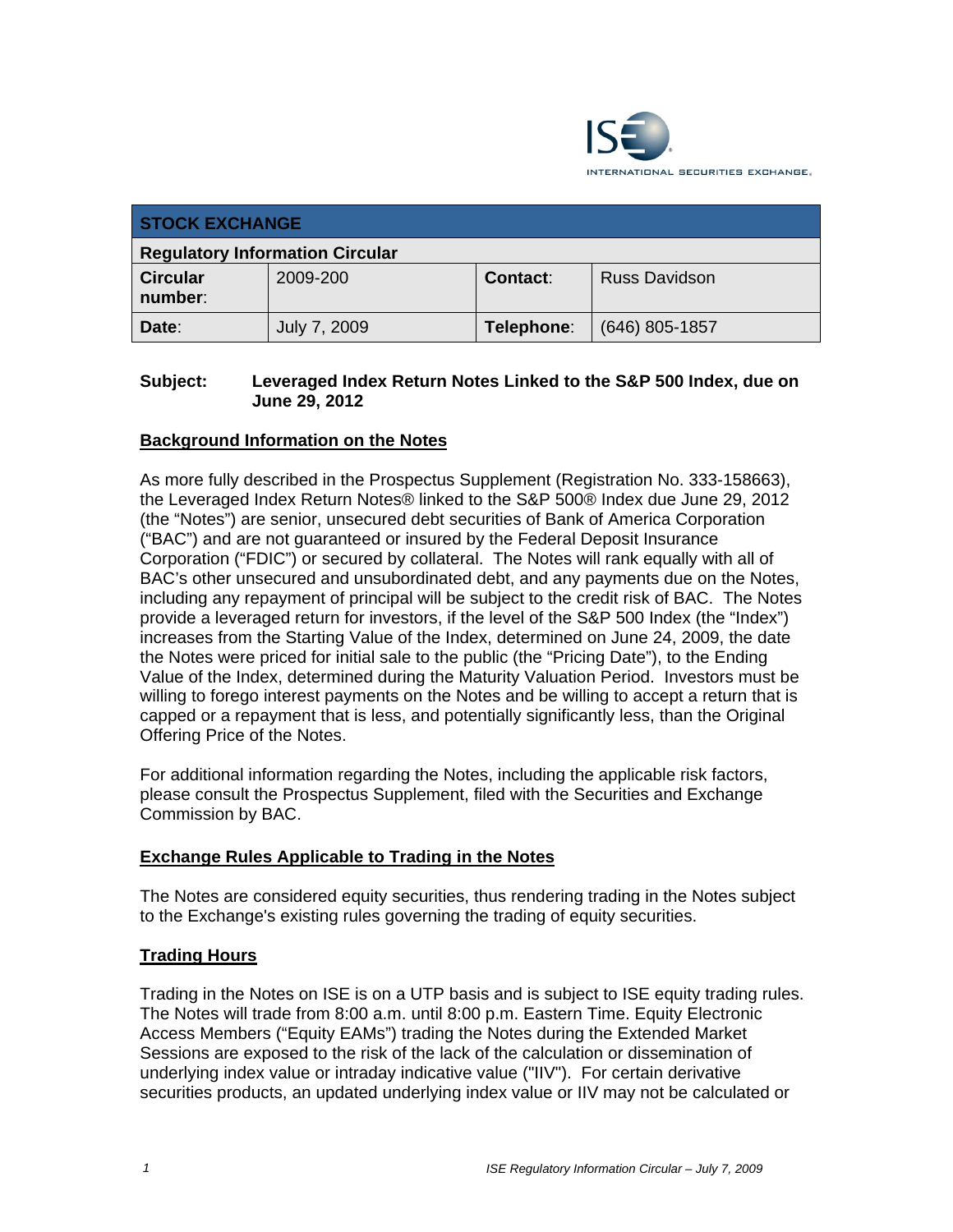publicly disseminated in the Extended Market hours. Since the underlying index value and IIV are not calculated or widely disseminated during Extended Market hours, an investor who is unable to calculate implied values for certain derivative securities products during Extended Market hours may be at a disadvantage to market professionals.

### **Trading Halts**

ISE will halt trading in the Shares of a Trust in accordance with ISE Rule 2101(a)(2)(iii). The grounds for a halt under this Rule include a halt by the primary market because it stops trading the Shares and/or a halt because dissemination of the IIV or applicable currency spot price has ceased, or a halt for other regulatory reasons. In addition, ISE will stop trading the Shares of a Trust if the primary market de-lists the Shares.

#### **Delivery of a Prospectus**

Pursuant to federal securities laws, investors purchasing Shares must receive a prospectus prior to or concurrently with the confirmation of a transaction. Investors purchasing Shares directly from the Fund (by delivery of the Deposit Amount) must also receive a prospectus.

Prospectuses may be obtained through the Distributor or on the Fund's website. The Prospectus does not contain all of the information set forth in the registration statement (including the exhibits to the registration statement), parts of which have been omitted in accordance with the rules and regulations of the SEC. For further information about the Fund, please refer to the Trust's registration statement.

**This Regulatory Information Circular is not a statutory Prospectus. Equity EAMs should consult the Trust's Registration Statement, SAI, Prospectus and the Fund's website for relevant information.**